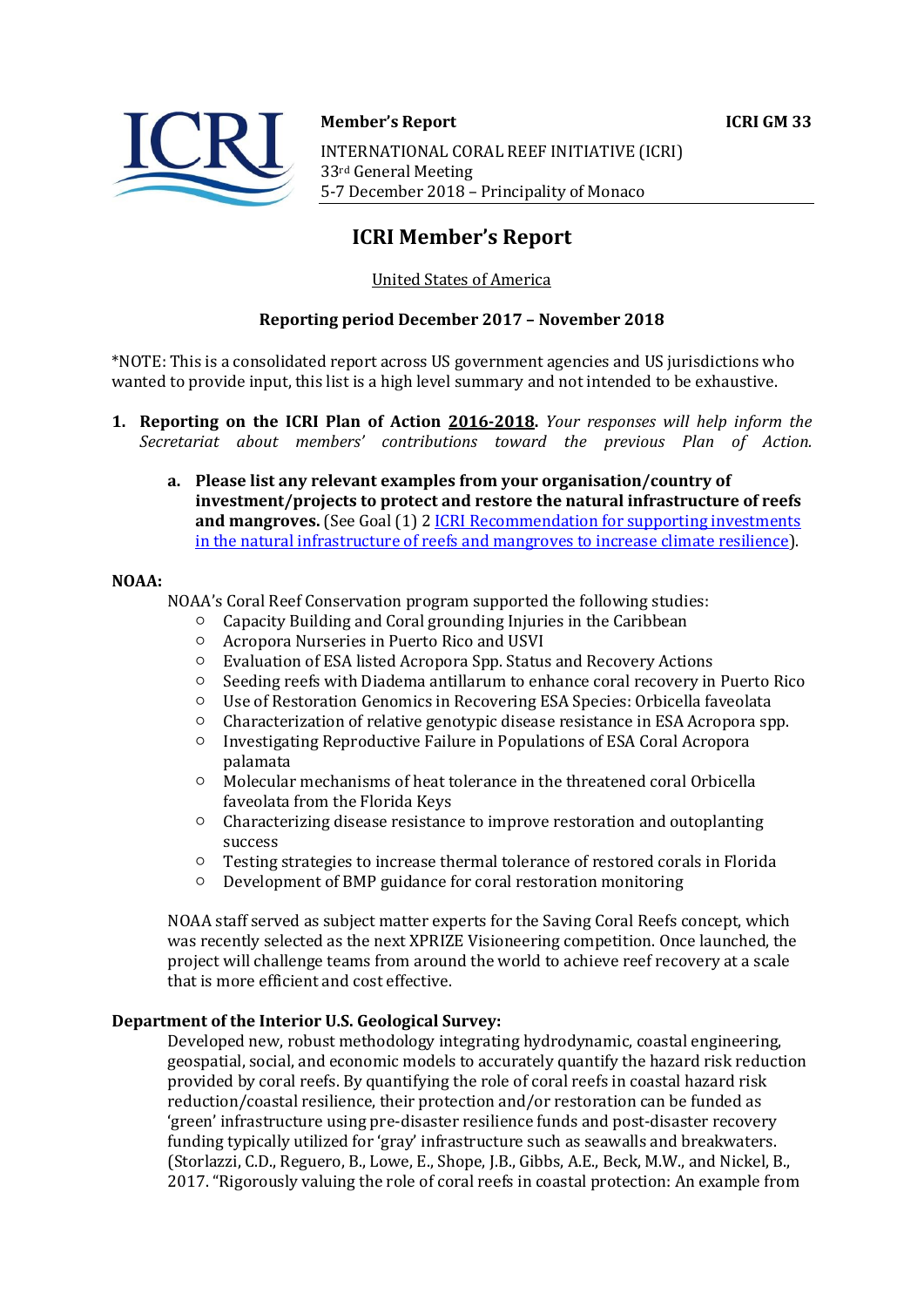Maui, Hawaii, U.S.A." Coastal Dynamics 2017, p. 665-674.)

## **U.S. National Science Foundation:**

NSF invested \$13,594,670 USD in coral reef related research and projects between December 2017 and November 2018. Funded awards include, but are not limited to, investigation of basic scientific research to better understand coral reef organisms and ecosystems, Grants for Rapid Research Response (RAPIDS) allowing for investigation of changes and impacts from Hurricanes Maria, Irma, and Harvey, and infrastructure support to rebuild the Virgin Islands Environmental Resource Station (VIERS) post hurricane.

#### **American Samoa:**

- The American Samoa Coral Reef Advisory Group [CRAG; AS Environmental Protection Agency, AS Department of Commerce (NOAA's Coastal Zone Management Program and its National Marine Sanctuaries), AS Community College, National Park of American Samoa, and the AS Department of Marine and Wildlife] supported many communitybased marine debris clean-up activities, ridge-to-reef monitoring of stream and coastal water quality and coral reef ecosystem health at 34 watersheds around Tutuila, installation of 13 rain gardens, and numerous outreach activities to strengthen environmental stewardship.

- The Territory also completed a historic monitoring project. Scientists resurveyed coral reef monitoring sites around the main island of Tutuila, the Manu'a Islands, and Rose Atoll with the original surveyors throughout October and November 2018. Sites were last surveyed in 1996 and 2002 by Dr. Alison Green and in 2002 by Dr. Charles Birkeland. Dr. Douglas Fenner also joined the surveys in 2018.

b. **Has your organisation/country made any progress in the following areas to target anthropogenic pressures?** Please give detail below. Note: If no change since your last ICRI member report, please write 'no change'.

☐ **Encourage ban of plastic microbeads in cosmetic products.** (See Goal (3) 2 & [See ICRI Recommendation to reduce plastic microbeads pollution in marine](https://www.icriforum.org/sites/default/files/ICRIGM31_Reco_microbeads_0.pdf)  [environment\)](https://www.icriforum.org/sites/default/files/ICRIGM31_Reco_microbeads_0.pdf):

☐ **Improve regulation and enforcement to reduce direct anthropogenic damage due to dredging and physical alteration of reef structures.** (See Goal (3) 3 & [ICRI Recommendation to reduce damage due to dredging and](https://www.icriforum.org/sites/default/files/ICRI-GM32_RECO_Dredging.pdf)  [dumping on coral reefs\)](https://www.icriforum.org/sites/default/files/ICRI-GM32_RECO_Dredging.pdf):

#### US EPA:

EPA, R4, funded an assessment of baseline turbidity conditions at Pt Everglades utilizing satellite data completed in 2018, prior to the Pt. Everglades harbor deepening project.

☐ **Deployment of mooring devices limiting the mechanical destruction of coral reefs and seagrasses.** (See Goal (3) 4). US Coast Guard:

In April, the US Coast Guard embarked on a two-year experiment to test several different types of environmentally friendly mooring systems. The USCG, using the U.S. Coast Guard cutter Joshua Appleby, a 175-foot Keeper Class coastal buoy tender,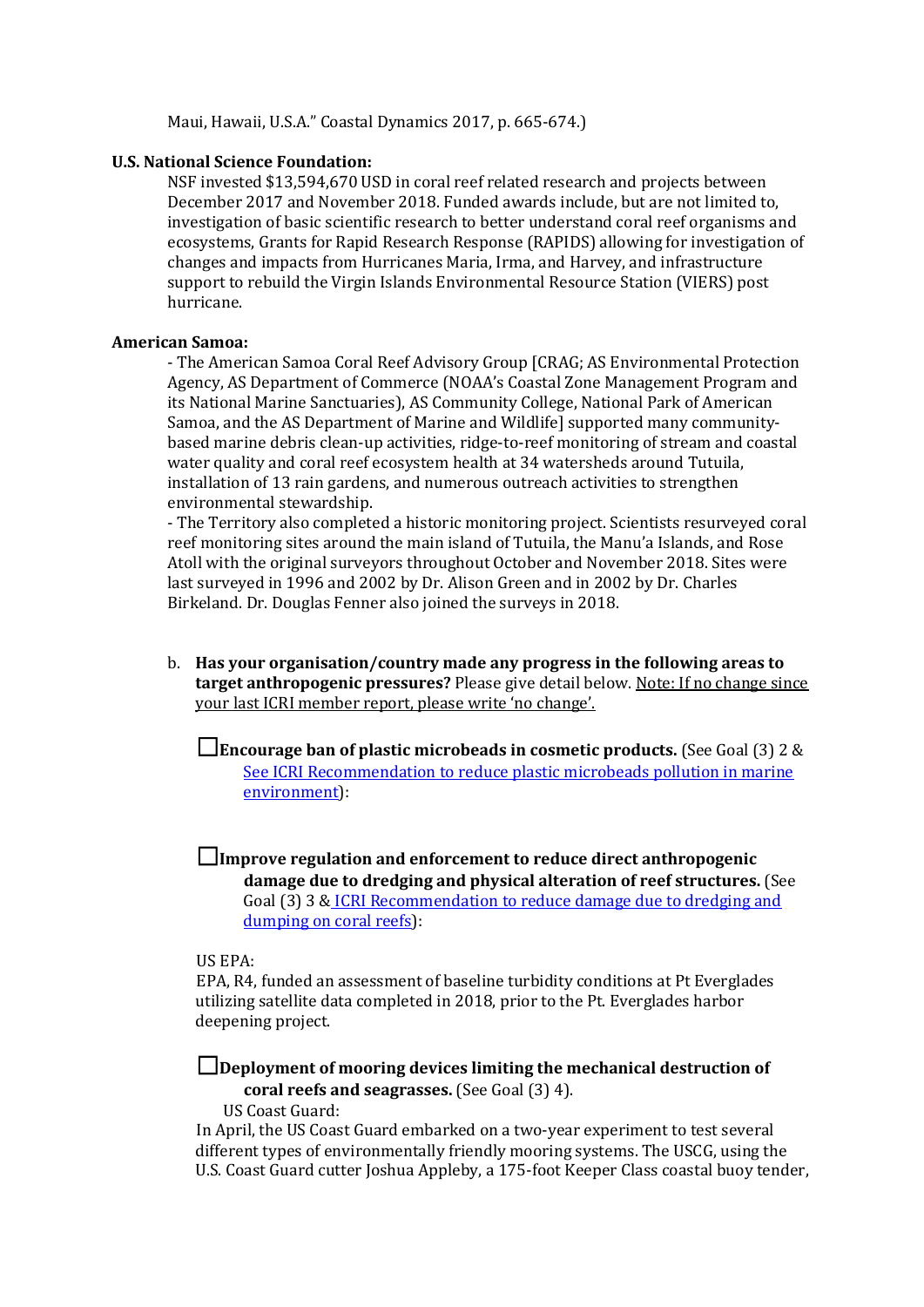deployed five buoy mooring systems near the coast of St. Petersburg, Florida. There, the buoys' impact on the ocean floor and ability to withstand the elements while staying securely moored will be evaluated. The results will determine if the moorings are fit to be adopted on a broader scale.

#### US EPA:

EPA, R4, through the Florida Keys National Marine Sanctuary Water Quality Protection Program supported the development of mooring buoy fields over haphazard anchoring practices destructive to the seagrass community. Comprehensive Mooring Field Plans for the cities of Marathon and Key West are now in place that provide permanently attached, engineered mooring systems to secure 400 resident and transient vessels. Local government is currently evaluating high traffic, unmanaged anchoring areas for future mooring field management.

c. **Did your organisation/country celebrate International Year of the Reef?** Please give details below. (See Goal (5) 1 [& ICRI Recommendation designating 2018 as the](https://www.icriforum.org/sites/default/files/ICRIGM31_Reco_IYOR2018_0.pdf)  [third International Year of the Reef\)](https://www.icriforum.org/sites/default/files/ICRIGM31_Reco_IYOR2018_0.pdf):

## Guam:

Guam Year of the Reef 2018: Highly collaborative year-long effort conducted by partners from local and federal government agencies, academic institutions, NGOs, and the private sector. Activities included a proclamation signing and presentation of a legislative resolution, reef pledge campaign, educational events for World Oceans Day, an exhibit at the Guam Museum, and the 4th Guam Coral Reef Symposium. GYOR partners have conducted extensive public outreach through monthly newsletters, social media, and radio advertisements. GYOR won "best program/project of the year" at the Government of Guam MagPro Awards.

## US Coral Reef Task Force -

The US Coral Reef Task Force celebrated the Year of the Reef in American Samoa during the 40th US Coral Reef Task Force meeting.

#### Department of State:

The Department of State hosted a diplomatic reception to celebrate the International Year of the Reef, featuring State's Senior Advisor Jon Harrison and NOAA's Administrator Tim Gallaudet and Force Blue, former Special Operators with a new mission: to protect and restore the world's coral reefs.

A number of U.S. Embassies worldwide celebrated IYOR by hosting activities and programs highlighting the importance and value of coral reef ecosystems.

For example, the U.S. Embassy in Manila organizes the Young Southeast Asian Leaders Initiative Sea and Earth Advocates Camp. This year, campers championed International Year of the Reef 2018 through 12 projects that raise awareness about the hazards marine plastics pose to coral reefs, fisheries, tourism, and human health, and reduce consumers and businesses to reduce plastic waste.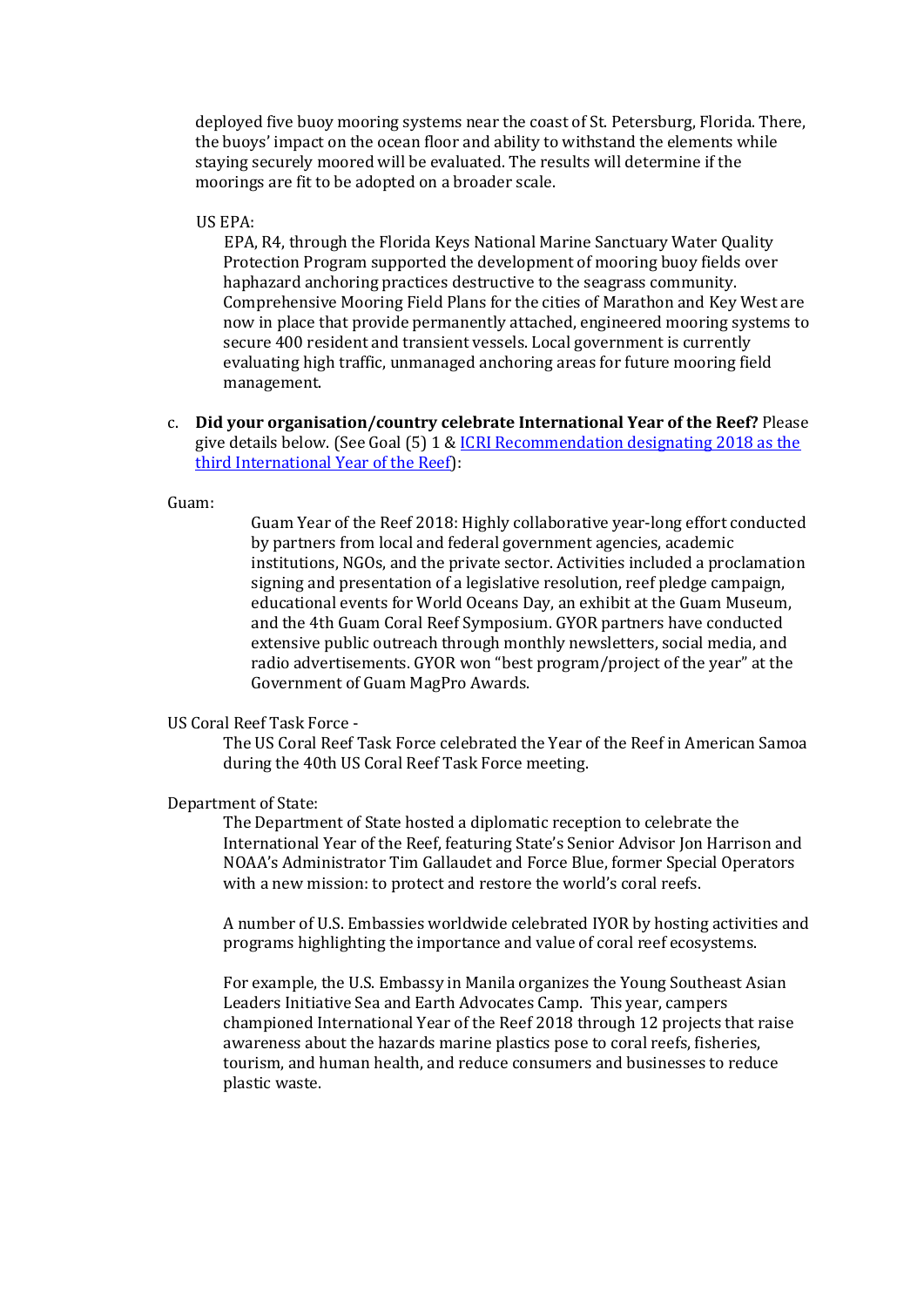**2. Contribution to the ICRI Plan of Action 2018-2020 and upcoming ICRI general meetings.** *Your responses to the following questions will assist the Secretariat in assessing contributions towards the major themes of the draft ICRI Plan of Action 2018-2020.*

## **Theme 1 – Promote effective and adaptable solutions to improve the protection of coral reefs**

a. **Which of the below topics do you consider to be the three top challenges that your organisation faces in managing coral reefs?** Please select from the options below:

**X** Climate change impacts

 $\Box$ Inadequate planning, zoning and management

☐Unsustainable resource extraction

□Tourism and recreation

**□**Shipping

**□X** Coastal development

**<u>Dredging</u>** 

 $\Box$ Illegal and destructive fishing

☐Fish and coral trade

☐Marine debris

☐**<sup>X</sup>**Other. Please specify: Land-based sources of pollution

b. **Please list any examples of innovative management practices that your organisation/country is involved in, such as use of VMS, drones & ecological mooring devices.** Include their limits, conditions of implementation, financing and an assessment of their results and links for more information if possible.

## NOAA:

NOAA's Coral Reef Conservation program supported the following studies:

- Support for a Caribbean Extension of the Coral Reef Early Warning Network
- Using UAVs to evaluate reef resilience and restoration sites in Kaneohe Bay

## Guam:

The Guam Coral Reef Response Team has launched a crown of thorns sea star (COTS) mitigation effort, using ox bile injectors for culling. The program is based on the Guam COTS Outbreak Response Plan, finalized in December 2017. The Response Team has used this technique at five reef sites during 2018. The Response Team is an interagency group with representatives from three Government of Guam agencies, six US federal agencies, and the University of Guam.

## USGS:

Unmanned aerial vehicles (UAVs, 'drones'), satellite psuedobathmetry

## NASA:

The Neural Multi-Modal Observation and Training Network for Global Coral Reef Assessment (NeMO-Net) uses high resolution drone data coupled with other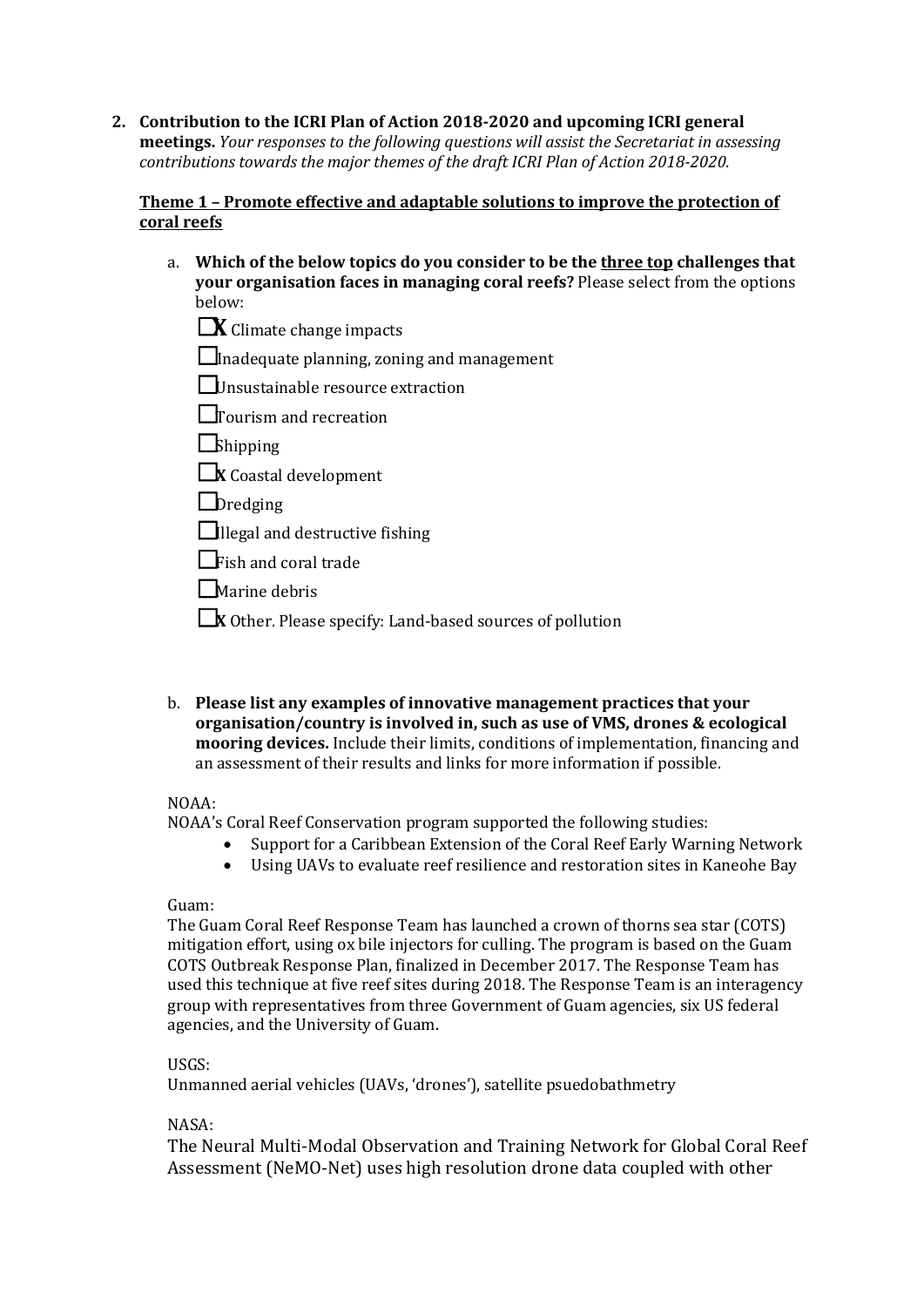NASA Earth Observations through an active learning softw[are to assess coral](http://www.nasa.gov/ames/las)  reefs status from local to global scales – [www.nemonet.info;](http://www.nemonet.info/) [www.nasa.gov/ames/las](http://www.nasa.gov/ames/las)

c. **Please list any examples of innovative funding for management that your organisation/country is involved in.** Include their limits, conditions of implementation, financing and an assessment of their results and links for more information if possible.

USGS:

See #1a – trying to develop mechanisms to quantify the role of coral reefs in coastal hazard risk reduction/coastal resilience use pre-disaster resilience funds and postdisaster recovery funding to support coral reef protection and/or restoration.

d. **Please list any examples of leading practices, techniques and strategies for building reef resilience that your organisation/country is involved in.** Include their limits, conditions of implementation, financing and an assessment of their results and links for more information if possible.

NOAA:

NOAA's Coral Reef Conservation program supported the following studies:<br>• Testing strategies to increase thermal tolerance of restored cora

- Testing strategies to increase thermal tolerance of restored corals in Florida Link: [https://www.coris.noaa.gov/search/catalog/search/resource/details.page?](https://www.coris.noaa.gov/search/catalog/search/resource/details.page?uuid=%7BE57CDD39-78B7-4012-98FD-42EFC54536B1%7D) [uuid=%7BE57CDD39-78B7-4012-98FD-42EFC54536B1%7D](https://www.coris.noaa.gov/search/catalog/search/resource/details.page?uuid=%7BE57CDD39-78B7-4012-98FD-42EFC54536B1%7D)
- Using Unmanned Aerial Vehicles (UAV s) to evaluate reef resilience and potential restoration sites in Kaneohe Bay Link: [https://www.coris.noaa.gov/search/catalog/search/resource/details.page?](https://www.coris.noaa.gov/search/catalog/search/resource/details.page?uuid=%7BFF332F9F-4244-4189-BE9B-669B2471052A%7D) [uuid=%7BFF332F9F-4244-4189-BE9B-669B2471052A%7D](https://www.coris.noaa.gov/search/catalog/search/resource/details.page?uuid=%7BFF332F9F-4244-4189-BE9B-669B2471052A%7D)

NOAA is also support a National Academy Study on "Interventions to Increase the Resilience of Coral Reefs" with a preliminary report to be released in late 2018. [http://dels.nas.edu/Study-In-Progress/Interventions-Increase-Resilience/DELS-](http://dels.nas.edu/Study-In-Progress/Interventions-Increase-Resilience/DELS-OSB-17-01)[OSB-17-01](http://dels.nas.edu/Study-In-Progress/Interventions-Increase-Resilience/DELS-OSB-17-01)

NOAA Resilience Grants:

The University of Miami received \$521,920 to restore healthy staghorn coral thickets on nearshore reefs, increasing the resilience of coral reefs as fish habitat in a changing climate. The project will outplant 10,000 staghorn colonies, and 250 colonies each of elkhorn and other coral across Miami Beach and Key Biscayne.

The University of Puerto Rico received \$200,000 to develop a model to help identify and prioritize coral restoration sites that not only contribute to the recovery of federally listed coral species, but also provide significant coastal shoreline protection benefits by reducing the impacts of waves. The project will quantify and model the wave energy attenuation effect of coral reef restoration at multiple sites within the Northeast Puerto Rico Habitat Focus Area. Having this tool will allow partners to select restoration sites that contribute to the recovery of federally listed corals and optimize wave attenuation, potentially reducing the risk of property loss and vulnerability of housing and hotel infrastructure along the shoreline from extreme storm events.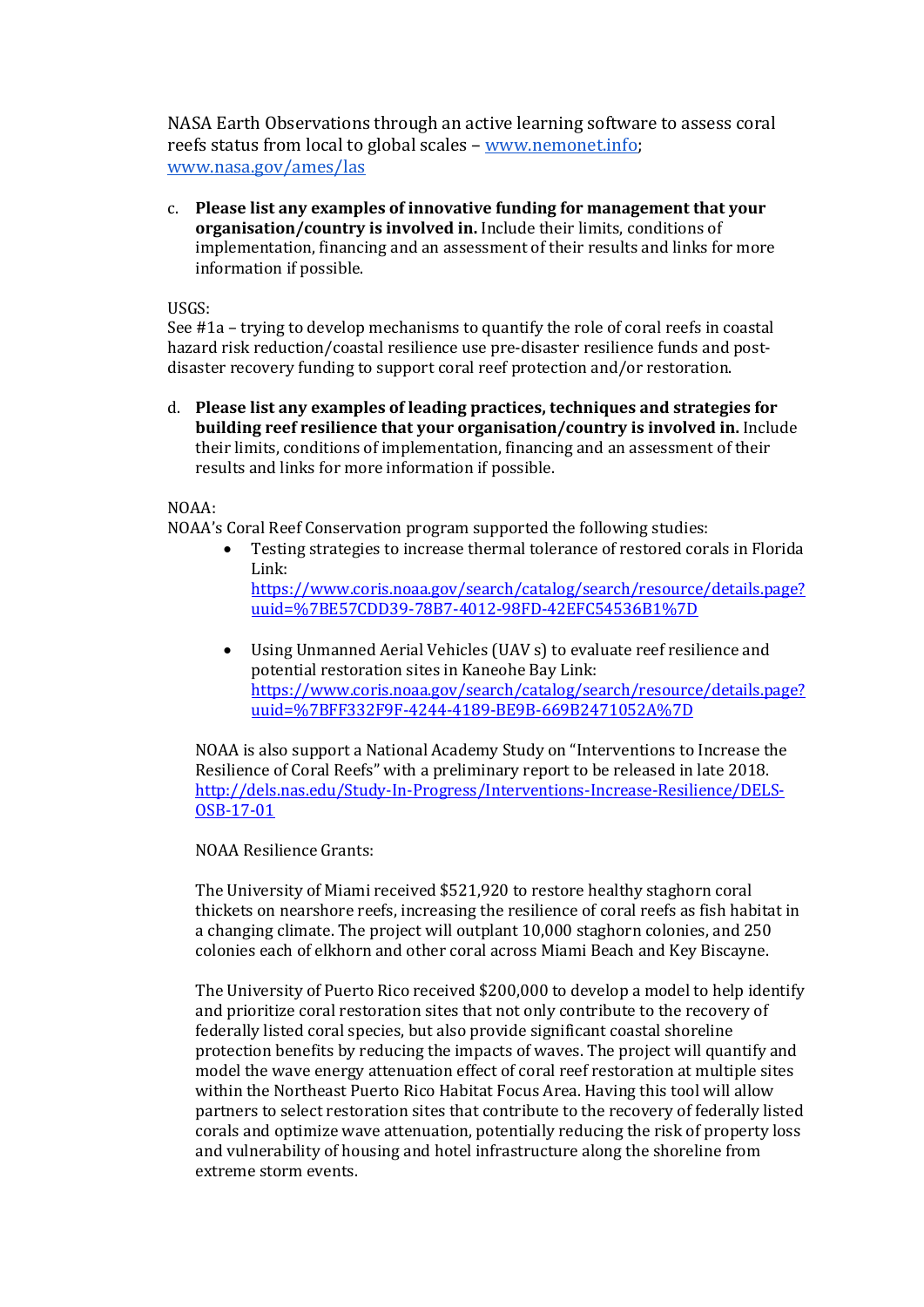#### Guam:

Guam Reef Resilience Strategy: The GRRS, finalized in October 2018, updates Guam's coral reef management priorities in the context of building coral reef resilience to climate change, with an emphasis on shifting from reactive efforts to proactive, adaptive coral reef management interventions. Local managers and researchers attended the two-day "Climate-smart Design for Coral Reef Management Workshop" hosted in September to apply the CCAP Adaptation Design Tool to refine the management priorities in the GRRS.

e. **Please list any examples of leading practice reef restoration mechanisms that your organisation/country is involved in.** Include their limits, conditions of implementation, financing and an assessment of their results and links for more information if possible.

## NOAA:

NOAA's Coral Reef Conservation program supported the following studies:

- Seeding reefs with Diadema antillarum to enhance coral recovery in Puerto Rico
- Use of Restoration Genomics in Recovering ESA Species: Orbicella faveolata
- Characterization of relative genotypic disease resistance in ESA Acropora spp.
- Investigating Reproductive Failure in Populations of ESA Coral Acropora palamata
- Molecular mechanisms of heat tolerance in the threatened coral Orbicella faveolata from the Florida Keys
- Characterizing disease resistance to improve restoration and outoplanting success
- Testing strategies to increase thermal tolerance of restored corals in Florida
- Development of BMP guidance for coral restoration monitoring

## USGS:

See #1a – trying to develop mechanisms to quantify the role of coral reefs in coastal hazard risk reduction/coastal resilience use pre-disaster resilience funds and postdisaster recovery funding to support coral reef protection and/or restoration.

## **Theme 3 – Support communities reliant on coral reefs**

**f. Is sustainable tourism development a significant challenge for your organisation?** If so please include detail below of the kinds of challenges faced and your strategies to deal with them.

Guam:

Guam's 2018-2020 National Coral Reef Management Fellow is focused on building relationships with the local tourism industry to reduce the impacts of recreational use and misuse on Guam's coral reef ecosystems. In 2018, the Fellow has focused on conducting outreach with hotels, providing training to managers and staff, and developing a guidebook for hotels on sustainable practices. In 2019, the Fellow will be leading a training program for marine tour operators.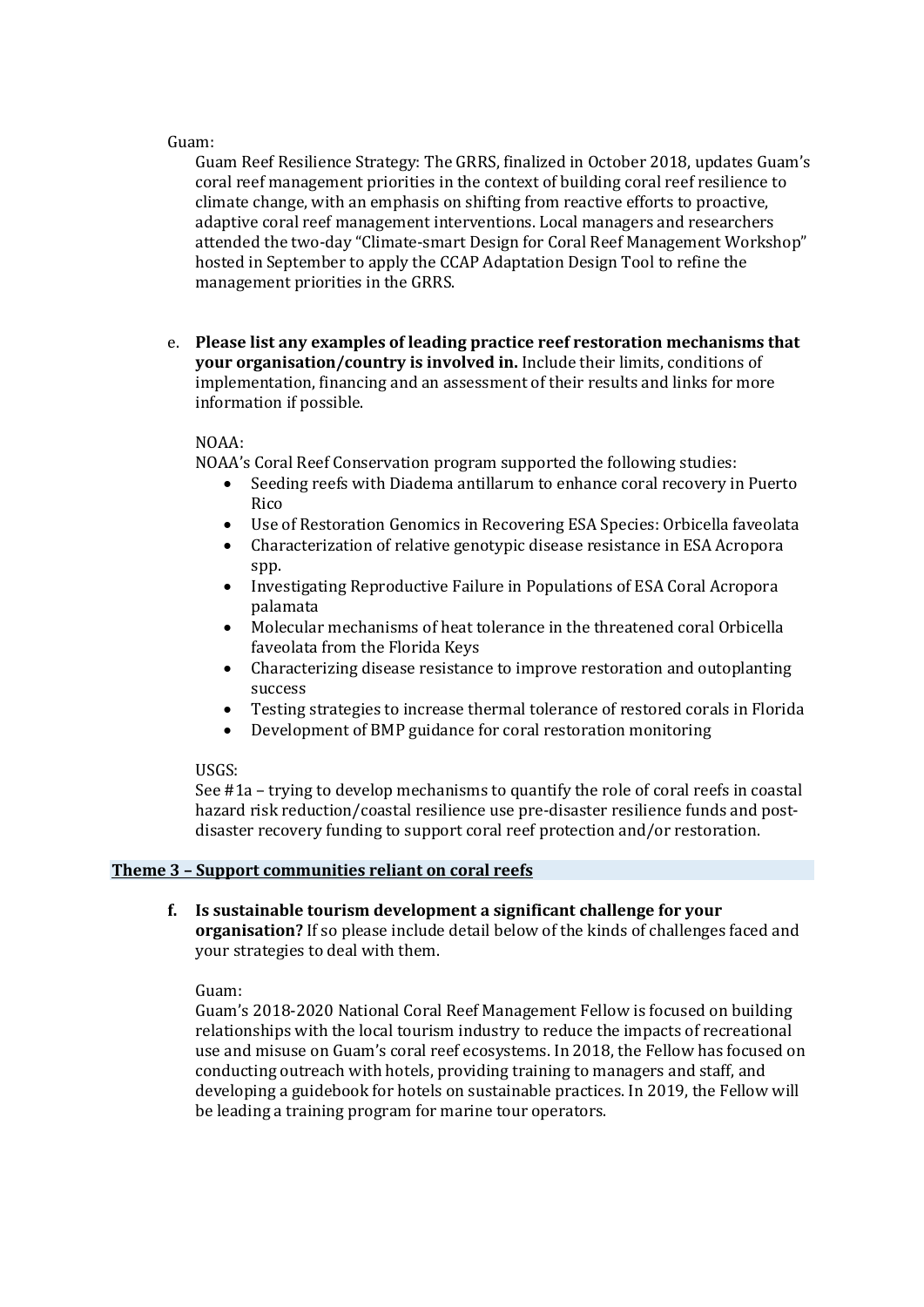**g. Is your organisation involved in activities to raise awareness and encourage action to support communities reliant on coral reefs?** Please include details below.

NOAA's Coral Reef Conservation program supported the following studies:

- Assessing socio-economic data and indicators to improve resource management in the US Pacific islands Link: [https://www.coris.noaa.gov/search/catalog/search/resource/details.page?uuid](https://www.coris.noaa.gov/search/catalog/search/resource/details.page?uuid=%7B54585885-7652-4E20-89FA-65406D517C1F%7D) [=%7B54585885-7652-4E20-89FA-65406D517C1F%7D](https://www.coris.noaa.gov/search/catalog/search/resource/details.page?uuid=%7B54585885-7652-4E20-89FA-65406D517C1F%7D)
- Integrating climate resiliency and adaptation into community marine spatial planning Link: [https://www.coris.noaa.gov/search/catalog/search/resource/details.page?uuid](https://www.coris.noaa.gov/search/catalog/search/resource/details.page?uuid=%7B38395EBD-C994-462D-B1D7-A1A75A1F7A7A%7D) [=%7B38395EBD-C994-462D-B1D7-A1A75A1F7A7A%7D](https://www.coris.noaa.gov/search/catalog/search/resource/details.page?uuid=%7B38395EBD-C994-462D-B1D7-A1A75A1F7A7A%7D)

Guam:

Friends of Reefs (FOR) Guam: FOR Guam is a community-based coral reef monitoring program that trains citizen scientists to assess the health of local reef sites, designed to instill a sense of ownership over coral reef resources. Over 1,200 Guam residents have participated in the program.

Eyes of the Reef Marianas (EOR): EOR is a community-based reporting system that trains local residents to identify and report coral reef impacts, including coral bleaching, coral diseases, and outbreaks of the crown of thorns sea star (COTS). EOR is an important component of Guam's early warning system; in 2018, EOR participants have submitted over 50 reports on COTS outbreaks, which informed mitigation efforts conducted by the Guam Coral Reef Response Team.

## USGS:

Yes – we do numerous types of outreach, from websites to lectures to presentations on 'Earth Day', etc.

# NASA:

- Human Impacts to Coastal Ecosystems in Puerto Rico (HICE-PR): carried a series of outreach/workshops with coral reef management stakeholders and farmers in Puerto Rico
- Coral Bleaching Assessment through Remote Sensing and Integrated Citizen Science (Coral BASICS)
- promoted reef conservation awareness by conducting a series of training workshops with local dive instructors in southwest, Puerto Rico
- NeMO-Net has participated in numerous educational activities including Earth Day

American Samoa:

We have started a campaign to increase environmental stewardship (and overall environmental literacy) using traditional Samoan values and a traditional Samoan phrase, Lotonu'u. We want to increase people's ecological understanding as well as their ability and desire to make ecologically sound choices.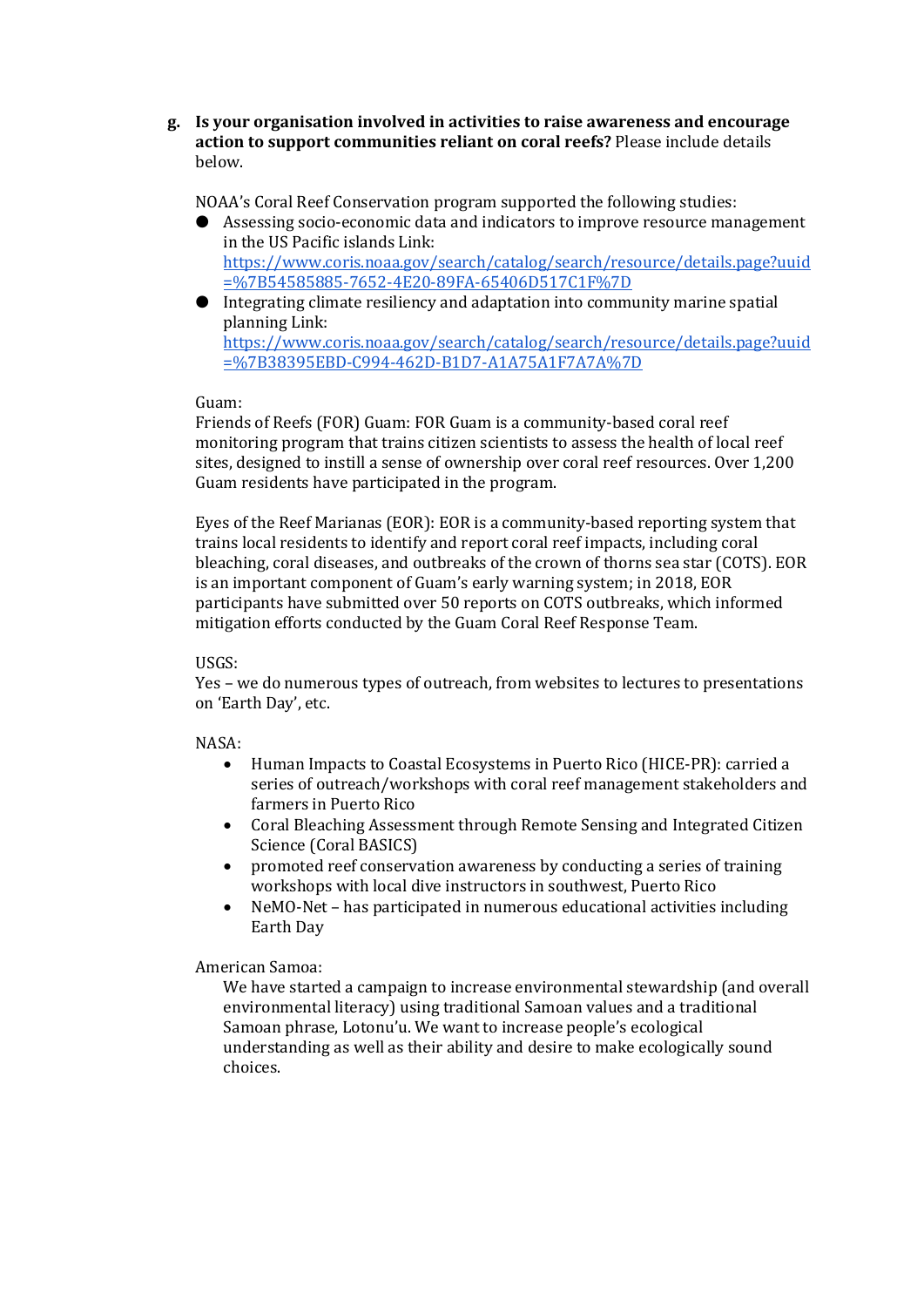## **Theme 4 – Help to reduce anthropogenic threats to coral reefs, particularly those that occur at a global or regional scale**

**h. What activities is your organisation involved in to elevate awareness of the global nature of the threat of climate change to coral reefs?** Please include details below

We provide unbiased, sound scientific information on historic trends, current processes and future impacts of climate change on coral reefs.

## National Science Foundation:

NSF has contributed \$499,828 USD to create a Coral Bleaching Research Coordination Network: Coral Bleaching RCN[; https://www.bco](https://www.bco-dmo.org/project/747042)[dmo.org/project/747042](https://www.bco-dmo.org/project/747042) . This network will coordinate three workshops to develop experimental design, sample archiving, and data synthesis protocols in addition to increasing the formation of interdisciplinary collaborative teams to study coral bleaching. The workshops will host researchers in various career stages and graduate students through an invitational and a competitive application process. Products and outcomes will be widely disseminated through a series of platforms including websites, cyber-seminar podcasts, international conferences sessions, and e-mail distribution.

## NASA:

NASA funded airborne missions- CORAL https://coral.jpl.nasa.gov] and HyspIRI Hawaiian Coral https://hyspiri.jpl.nasa.gov/ for research supporting benthic community maps emphasizing reef status, human threats, and biodiversity. These airborne missions specific to coral reefs support studies of reef ecosystem health, reef extent, and response to climate variability (e.g., altered nutrient and water status).

- **i. Has your organisation made any progress in dealing with destructive fishing and trade?** Please include details below.
- j. **Has your organisation made any progress in dealing with marine debris?**  Please include details below.

## Guam:

The 34th Guam Legislature passed Public Law 34-110 in May 2018, banning the use of single-use plastic bags at all retail establishments on Guam. The ban goes into full effect in January 2021.

## Department of State:

The Department of State issued five grants to combat land and sea based sources of marine debris totalling \$1,000,000. The two year grants will work to build waste management capacity in Indonesia, Vietnam and Costa Rica; and reduce abandoned, lost and otherwise discarded fishing gear in the Caribbean and South America.

**3. Would you like to report on your activities during the ICRI GM?** Please give details below.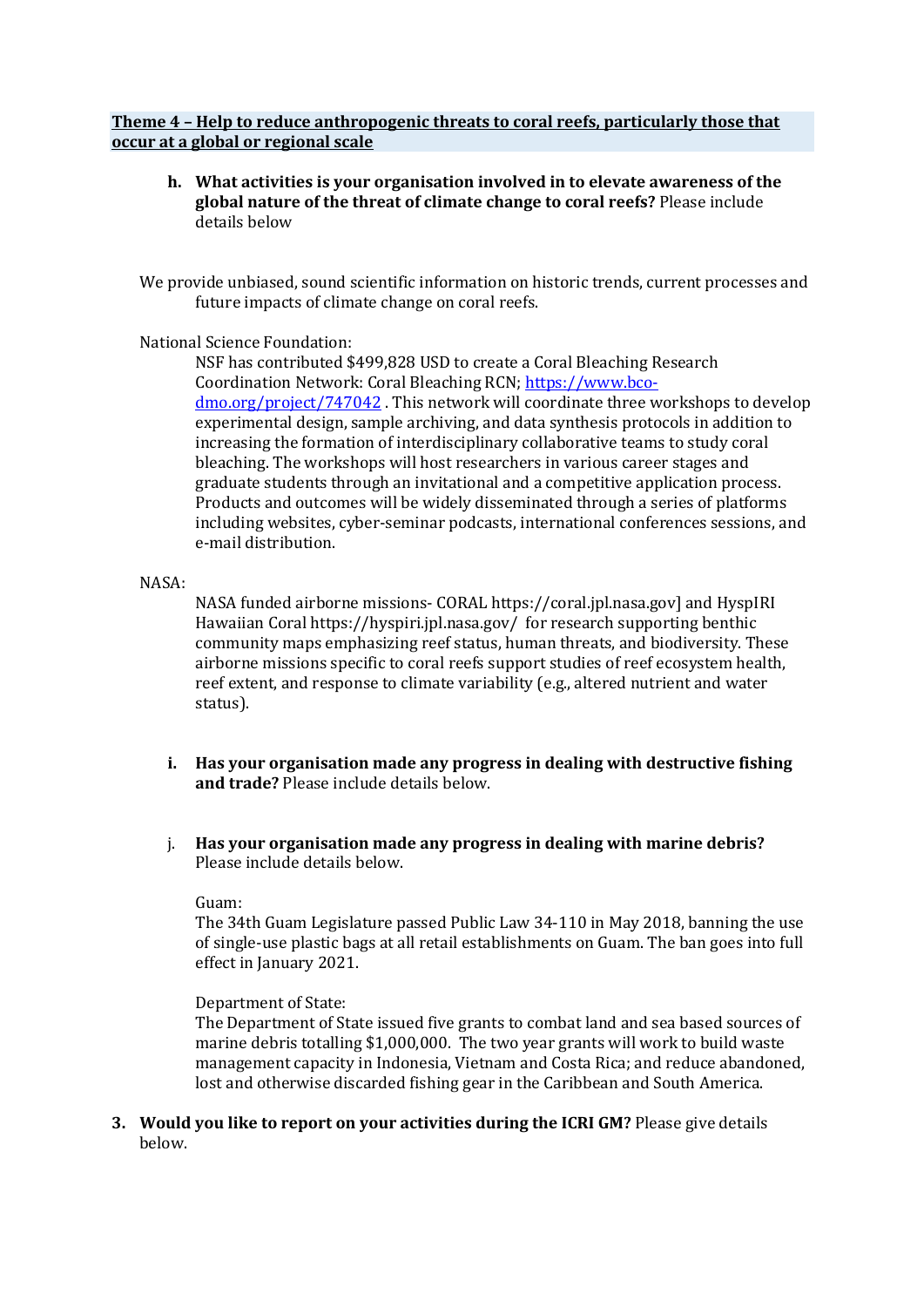- Y / N Yes, NOAA would like to provide an update on the new strategic plan for the Coral Reef Conservation program and the National Academy Study update on "Interventions to Increase the Resilience of Coral Reefs"
- **4. International events.** Please list any upcoming international events relevant to ICRI which someone from your organisation plans to attend in 2018-2019.

**x**☐ICRI GM, Monaco, 5-7 Dec 2018

**x**□ Conference of the Parties to the United Nations Framework Convention on Climate Change, 3-14 Dec 2018

☐Reef Futures 2018: A Coral Restoration and Intervention-Science Symposium, Florida, 10-14 Dec 2018

☐Global World Heritage Marine Managers meeting, Alaska, US, 26-31 May 2019

## Other:

Ocean Optics XXIV, Dubrovnik, Croatia, October 7-12, 2018 40th US Coral Reef Task Force meeting, American Samoa, Aug 14-16, 2018 AGU Fall Meeting, Washington DC, Dec 10-14, 2018 ASLO Aquatic Sciences meeting, San Juan, Puerto Rico, February 23 – March 2, 2019

**5. Publications.** Please list relevant publications and reports you have released during this reporting period.

Takesue, R.K., and Storlazzi, C.D., 2019. "Geochemical sourcing of runoff from a young volcanic watershed to an impacted coral reef in Pelekane Bay, Hawaii." Science of the Total Environment, v. 649, p. 353-363.

Buckley, M.L., Lowe, R.J., Hansen, J.E., van Dongeren, A.R., Storlazzi, C.D., 2018. "Mechanisms of wave-driven water level variability on reef-fringed coastlines." Journal of Geophysical Research–Oceans, v. 123, p. 3811-3831.

Pomeroy, A.W.M., Lowe, R.J., Ghisalberti, M., Winter, G., and Storlazzi, C.D., 2018. "Spatial variability of sediment transport processes over intra- and subtidal time-scales within a fringing coral reef" Journal of Geophysical Research-Earth Surface, v. 123, p. 1013-1034.

Prouty, N.G, Yates, K.K., Smiley, N., Gallagher, C., Cheriton, O.M., and Storlazzi, C.D., 2018. "Carbonate system parameters of an algal-dominated reef along West Maui" Biogeosciences, v. 15, p. 2467-2480.

Storlazzi, C.D., 2018. "Challenges of forecasting flooding on coral reef–lined coasts" Eos, 99, DOI: 10.1029/2018EO098517

Storlazzi, C.D., Cheriton, O.M., Messina, A.M., Biggs, T.W., 2018. "Meteorologic, oceanographic, and geomorphic controls on circulation and residence time in a fringing reef flat-lined embayment: Faga'alu, American Samoa" Coral Reefs, v. 37, p. 457-469.

Kuffner, I.B., and L.T. Toth, 2018. "A geological perspective on the degradation and conservation of western Atlantic coral reefs" Conservation Biology, v. 30(4), p. 706-715

Prouty, N.G, Cohen, A., Yates, K.K., Storlazzi, C.D., Swarzenski, P.W., and White, D., 2017.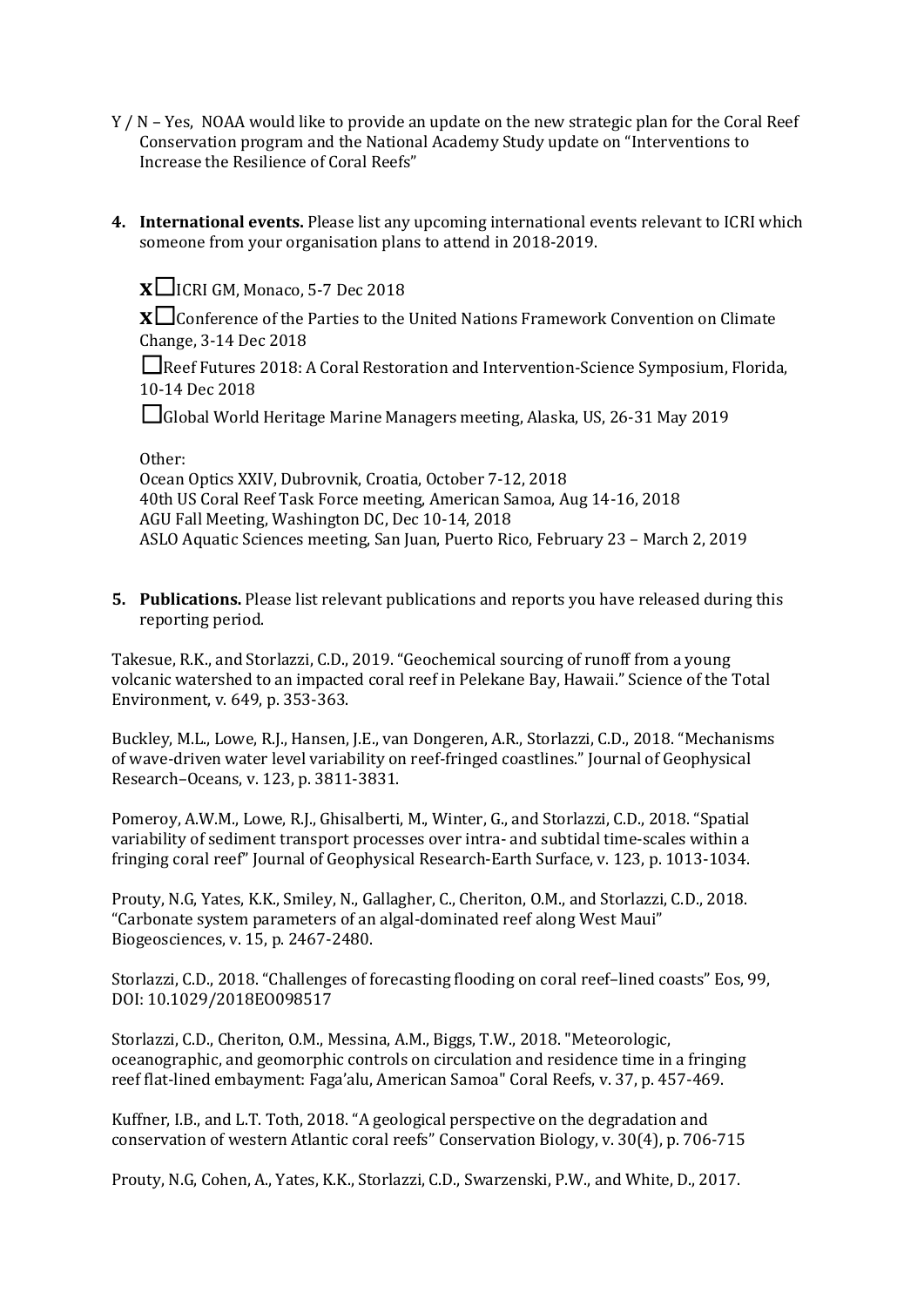"Vulnerability of coral reefs to eutrophication of reef seawater by land-based sources of pollution" Journal of Geophysical Research-Oceans, v. 122, p. 9319-9331.

Pearson, S.G., Storlazzi, C.D., van Dongeren, A.R., Tissier, M.F.S., Reniers, A.J.H.M., 2017. "A Bayesian-based system to assess wave-driven flooding hazards on coral reef-lined coasts" Journal of Geophysical Research-Oceans, v. 122, p. 10099-10117.

Pomeroy, A.W.M., Lowe, R.J., Ghisalberti, M., Storlazzi, C.D., Symonds, G., Roelvink, D., 2017. "Sediment transport in the presence of large reef bottom roughness" Journal of Geophysical Research-Oceans, v. 122, p. 1347-1368.

Storlazzi, C.D., van Ordmondt, M., Chen, Y-L., and Elias, E.P.L., 2017. "Modeling coral finescale larval dispersal and interisland connectivity to help designate mutually-supporting coral reef Marine Protected Areas: Insights from Maui Nui, Hawaii" Frontiers-Marine Science, 4:381 DOI: 10.3389/fmars.2017.00381

Storlazzi, C.D., Reguero, B., Lowe, E., Shope, J.B., Gibbs, A.E., Beck, M.W., and Nickel, B., 2017. "Rigorously valuing the role of coral reefs in coastal protection: An example from Maui, Hawaii, U.S.A." Coastal Dynamics 2017, p. 665-674.

Takesue, R.K., and Storlazzi, C.D., 2017. "Sources and fate of land-derived sediment and trace metals from small volcanic watersheds to a fringing coral reef: insights from geochemical tracers" Estuarine, Coastal, and Shelf Science, v. 188, p. 69-80.

Flannery, J.A., J.N. Richey, K. Thirumalai, R.Z. Poore, and K.L. DeLong, 2017, Multi-species coral Sr/Ca based sea-surface temperature reconstruction using Orbicella faveolata and Siderastrea siderea from the Florida Straits: Palaeogeography, Palaeoclimatology, Palaeoecology 466:100-109.

Kuffner, I.B., E. Bartels, A. Stathakopoulos, I.C. Enochs, G. Kolodziej, L.T. Toth, and D.P. Manzello, 2017, Plasticity in skeletal characteristics of nursery-raised staghorn coral, Acropora cervicornis: Coral Reefs, doi:10.1007/s00338-017-1560-2.

Kuffner, I.B., K.E. Roberts, J.A. Flannery, J.M. Morrison, and J.N. Richey, 2017, Fidelity of the Sr/Ca proxy in recording ocean temperature in the western Atlantic coral Siderastrea siderea: Geochemistry Geophysics Geosystems 18, doi:10.1002/2016GC006640

- **6. ICRI Member Feedback.** What do you find most valuable about the ICRI member reports? If you have any ideas for improvement please list below:
- **7. General Information.** (Note that this information will be posted on the ICRI website on your member page: [http://www.icriforum.org/about-icri/members-networks.\)](http://www.icriforum.org/about-icri/members-networks)

| Member type (Country / Organisation):        |  |
|----------------------------------------------|--|
| <b>Focal Point 1:</b>                        |  |
| Name: Christine Dawson                       |  |
| Title/Organisation: U.S. Department of State |  |
| Email: dawsoncl@state.gov                    |  |
| <b>Focal Point 2:</b>                        |  |
| Name: Jennifer Koss                          |  |
| Title/Organisation: NOAA                     |  |
| Email:Jennifer.koss@noaa.gov                 |  |